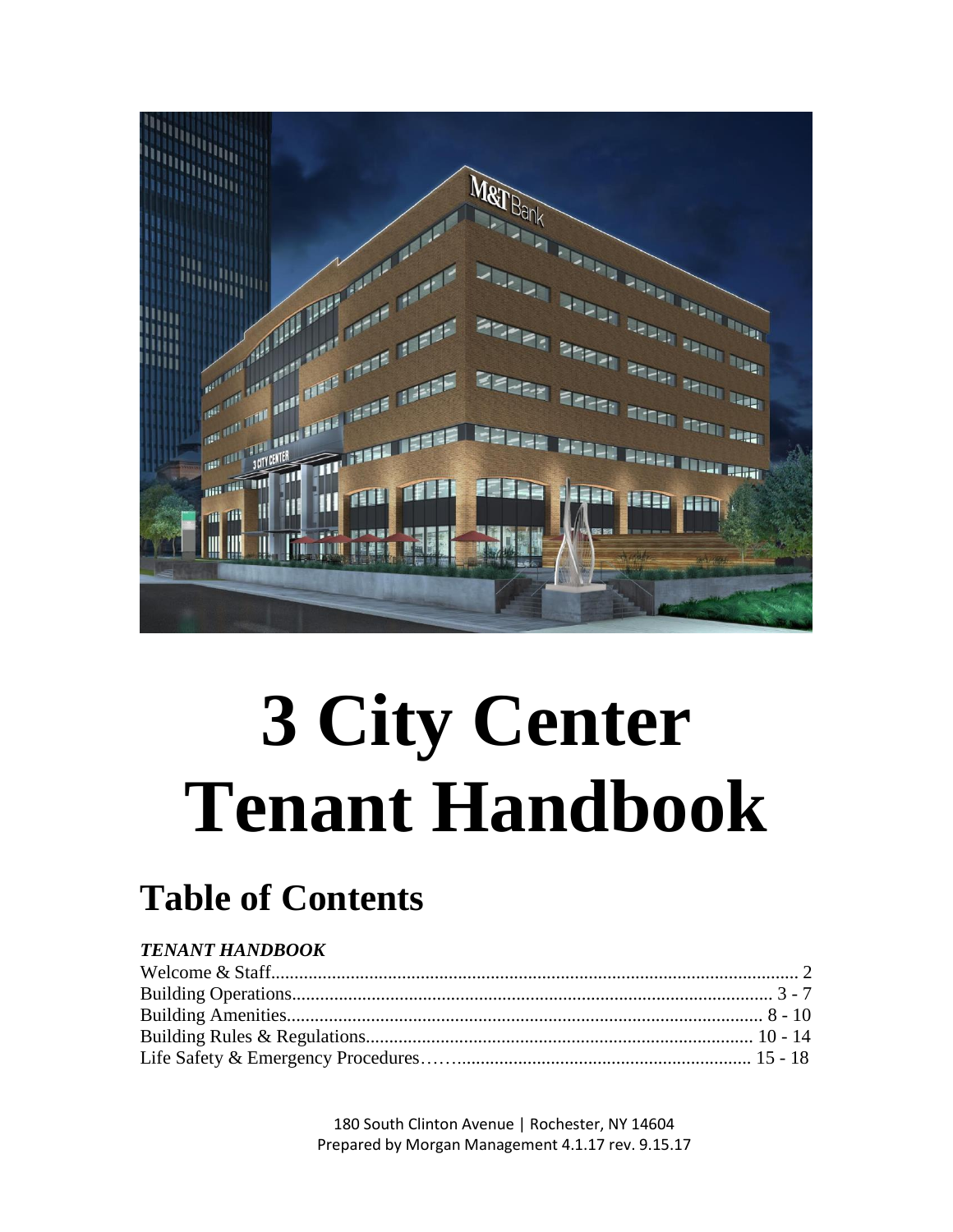# **Welcome**

Welcome to 3 City Center. We are excited that you have chosen our address for your office location. We thank you for your decision. Our ownership and management are pleased to service your needs. Maintaining good communication and managing the building's physical and financial aspects efficiently and effectively are crucial to everyone's success.

To acquaint you with your new surroundings, we have prepared an overview of information we trust will be helpful. All information is subject to change, at Landlord's discretion. To ensure effective communication between us, we would like to designate a "Tenant Contact" as the person between your company and the Building Management. We ask that you share this handbook with your employees.

Please feel free to let us know how we can serve you and make your time at 3 City Center more comfortable. Your suggestions will assist us in continuing to improve your office and surrounding environment.

# **3 City Center Staff**

We are committed to customer sensitive management, so we've developed a professional management team to be at your service. Members of our team will be visiting you on a regular basis to ensure that your tenancy needs are being satisfied. We take pride in our responsiveness but always welcome suggestions to improve our services.

| <b>Building Manager:</b> | Matthew Ward                    |
|--------------------------|---------------------------------|
|                          | 585-232-1651 office             |
|                          | 585-727-7082 cell               |
|                          | matt.ward@morgancommunities.com |

Please contact Matthew for inquiries regarding your facilities, lease, rental payments, etc.

Facilities: Herb Robare 585-232-1651 office 585-370-3242 cell [hubery.robare@morgancommunities.com](mailto:hubery.robare@morgancommunities.com)

Please contact Herb for maintenance concerns or questions.

| <b>Security Desk:</b> | <b>Allied Universal Security</b> |
|-----------------------|----------------------------------|
|                       | 585-232-1654 desk                |
|                       | 585-721-5893 cell                |
|                       | security@3citycenter.com         |

Please contact Security for security and concierge services.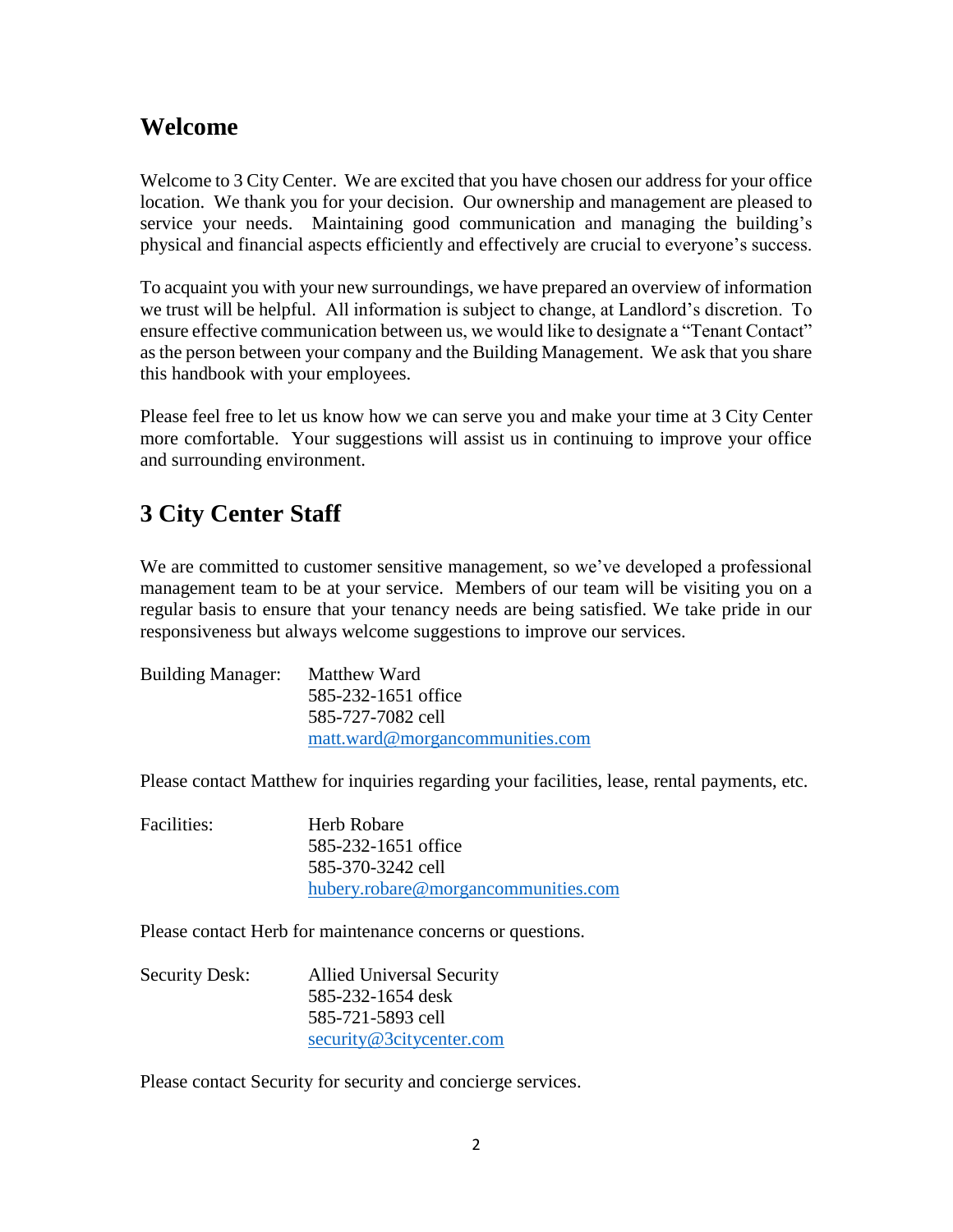# **I. Building Operations**

# **A. Building Hours**

#### **3 City Center Business Hours:**

Monday - Friday 6:00 a.m. – 7:00 p.m. & Saturday 8:00 a.m. – 1:00 p.m.\* Sunday and Holidays Closed

\*Key Fobs grant employee building access 24/7

#### **Skyway Hours:**

Monday – Friday 4:45 a.m. – 8:00 p.m.

# **B. Management Office Hours & Holidays**

The Management Office will have a team member on-site from 7:30 a.m. to 4:30 p.m. Monday through Friday. The Management Office will be closed on weekends and legal holidays and the following conditions will be in effect:

- 1. The Facility Team will be off-duty.
- 2. There will be no janitorial service.
- 3. There will be no security service.
- 4. The Facility Team & Property Manager are available 24/7 for emergencies.

Holidays normally observed are:

- 1. New Year's Eve and New Year's Day
- 2. Memorial Day
- 3. Fourth of July
- 4. Labor Day
- 5. Thanksgiving
- 6. Christmas Eve and Christmas Day

Requests for any services on a weekend or holiday must be in writing to the Management Office 48 hours prior to the requested service.

#### **C. Smoking Policy**

3 City Center is a smoke free campus. We ask for everyone's cooperation in complying with our smoking policy.

# **D. Security Personnel**

The security desk is located in the first-floor lobby and is staffed from 6:00 a.m. to 7:00 p.m. Monday through Friday. Additional security staffing may be in place at the skyway entrance during peak building traffic hours. *All M&T visitors must check in at the security desk*.

Each tenant must assume part of the responsibility of keeping his or her building safe. *Please contact Security at 585-232-1654 (desk) or 585-721-5893 (cellular phone) for any concerns or requests.* Otherwise, please direct your calls to the Building Management. Tenants should report all vandalism and thefts immediately to the Police Department and then advise the Building Management. 3 City Center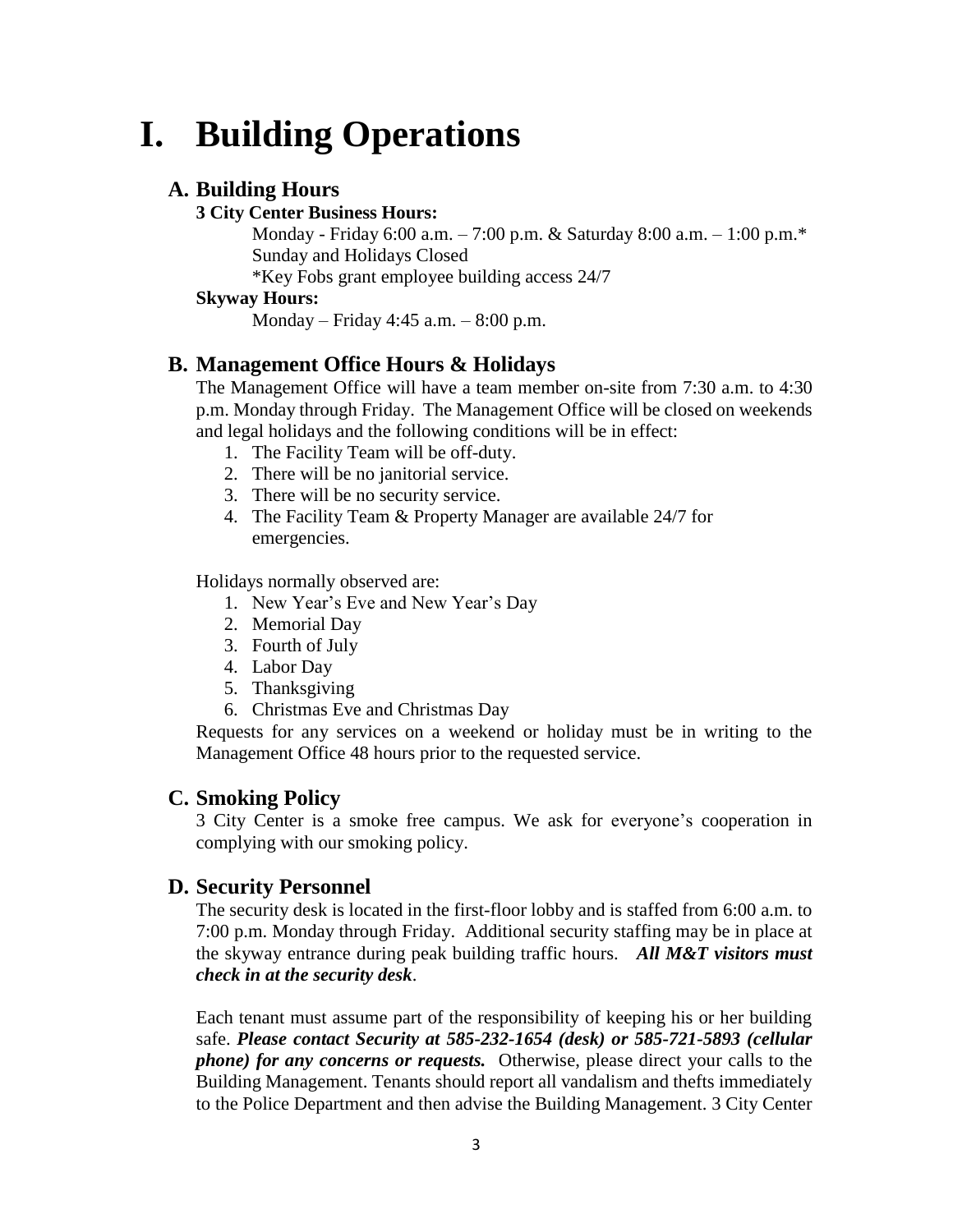urges you to treat your premises as you would your home with due respect to security procedures. Report anyone or anything that does not appear normal. We urge everyone to GET INVOLVED.

#### **E. Payment of Rent**

Please make rent checks payable to Three City Center Partners, LLC. All payments are to be mailed to 1080 Pittsford Victor Road Suite 100, Pittsford, NY 14534. To avoid delays in payment, please notify your accounts payable that the rent is due on or before the FIRST OF EACH MONTH. You will not be sent a monthly statement for your rent. Please refer to your lease for time sensitive dates on payments.

#### **F. Tenant Emergency Contact Information**

Our staff must know whom to contact should an emergency arise after normal business hours. It is very important that this information be kept current. Please remember to report any changes to the Building Management. This person should be the "Tenant Contact" designated by your company, who primarily conducts the communication between your company and the Building Management.

#### **G. Property Maintenance & Service Requests**

Service requests should be submitted through the tenant portal on our website. This system will notify the Building Management when a service request has been submitted. A maintenance technician will then be deployed to address the issue.

Please do not assume someone else has reported a problem. With your assistance, we will do everything practical to keep the building and the property in good condition.

#### **H. Control Access & Surveillance**

3 City Center is controlled through an electronic access control system by Kantech. All perimeter doors are controlled through this system to include the basement loading dock door, main lobby west, main lobby east and the second-floor door on the skyway from the Washington Square Garage. These doors can be remotely controlled by Building Management and Security. Tenants have the option to gain access 24/7 through the use of an access control credential or FOB, as they are often called, at these doors. In addition to the building perimeter doors, we implemented elevator access controls which will enable access to particular floors, as requested by tenancy.

3 City Center also invested in a high-resolution IP video surveillance which is part of the integrated access control and surveillance system. There are presently seven (7) cameras recorded and are monitored by the security desk and building management. The cameras are located on the lower level,  $1<sup>st</sup>$  floor and  $2<sup>nd</sup>$  floor.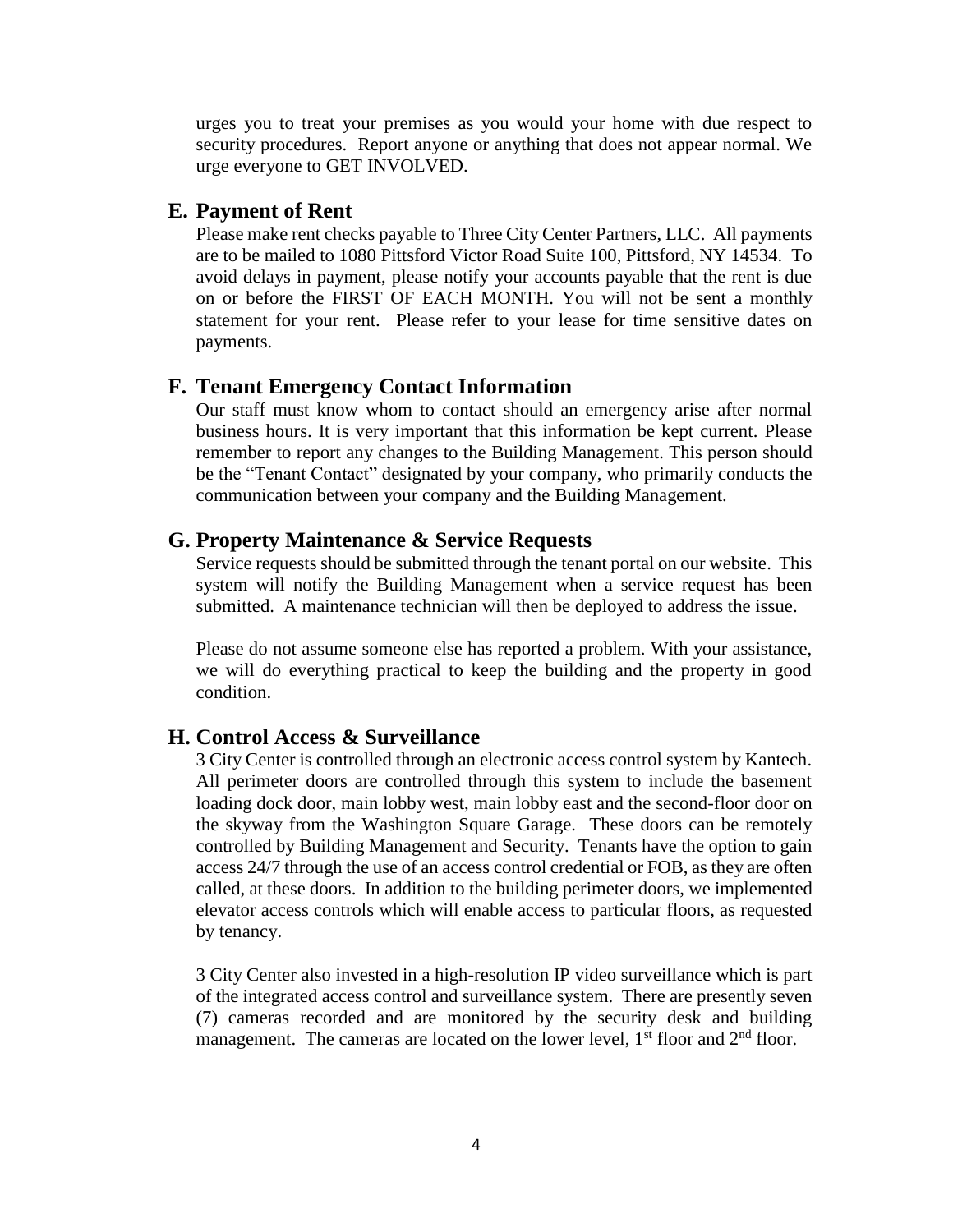# **I. Move In/Move Out**

Please notify Building Management at least 48 hours in advance prior to moving any furnishings in or out of the premises. Passenger elevators must be padded during a move. Any damage caused to the elevator or the building during a move will be charged to the tenant. Your moving company will be required to provide a Certificate of Insurance showing \$2 million-dollar General Liability coverage as well as Workers' Compensation and Auto Liability coverage. At the conclusion of any move, the moving company is required to take all packing materials with them. The property trash containers are not to be used for move-in debris. Building property must be protected during moves. The moving company is required to lay down heavy tempered Masonite or similar material to protect lobbies and carpeted areas. Elevator breaks, corners, doorways and walls must be protected by padding. All questions should be directed to the Building Management prior to a move-in or move-out.

#### **J. Signage**

All signage must conform to building standard. Tenant requests must be submitted in writing to avoid any misunderstandings. The following information should be provided:

Suite Signage:

- 1. Company or Firm Name
- 2. Suite Number
- 3. Copy of proposed signage

The above information should be submitted to the Building Management for approval prior to installation. Information will be reviewed, approved, and any associated tenant cost will be billed to the tenant.

# **K. Expansion & Storage**

If your company should need additional space, please contact the Building Management. Upon request, a list of available spaces will be furnished, and arrangements will be made to review all appropriate spaces.

If you are anticipating future growth, please supply the following information and we will make every effort to accommodate your expansion needs:

- 1. Square Footage
- 2. Desired Floor
- 3. Number of Offices
- 4. Time Frame

# **L. Energy Conservation**

3 City Center appreciates your contribution to energy conservation and encourages you and your contractors to turn lights off when leaving your suite or office for any length of time. Remember, lights should not be left on at the end of the workday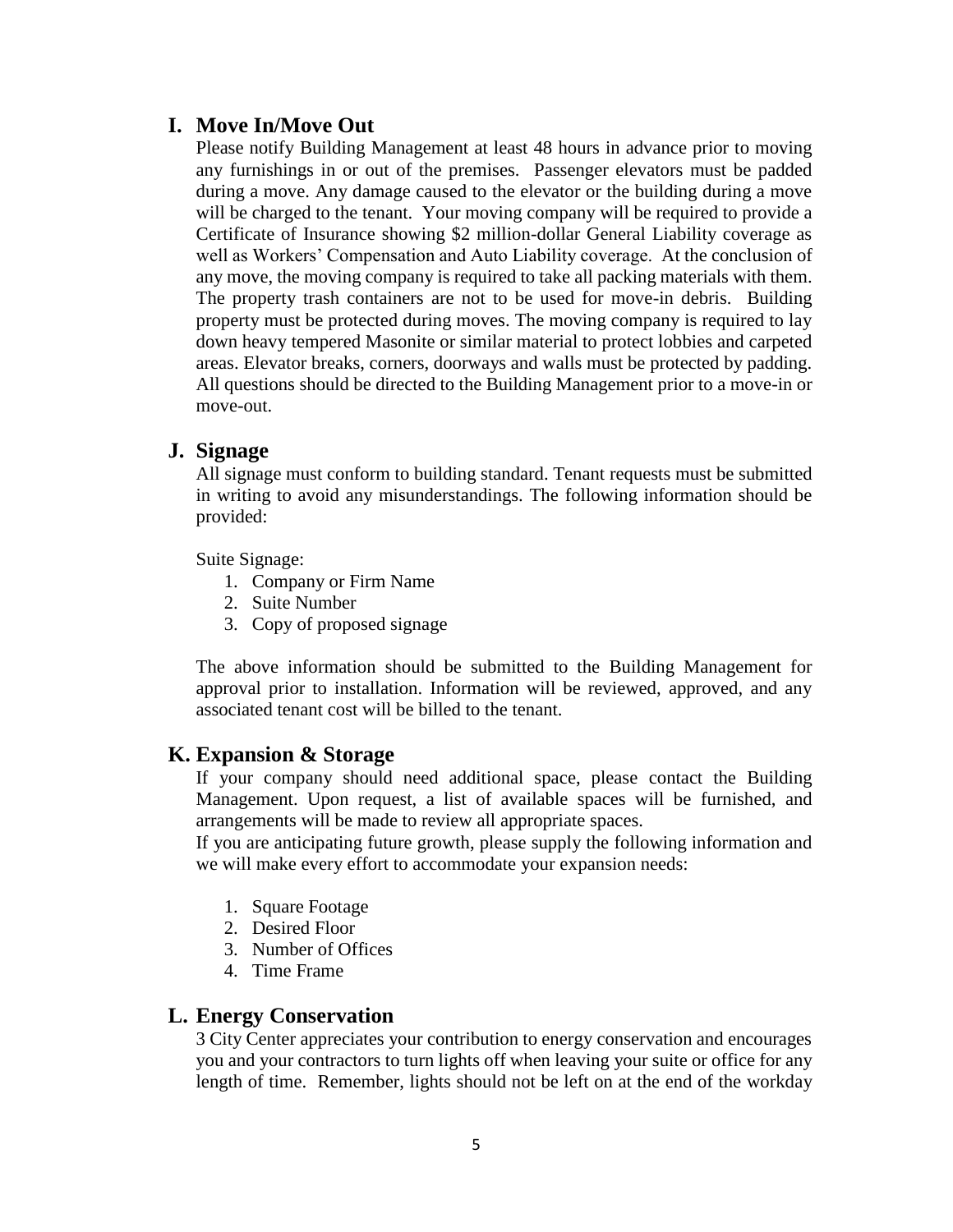for the janitorial company. Please assign someone to make sure the lights are turned off when employees are leaving the building.

#### **M.Life-Safety**

3 City Center is equipped with a new Simplex addressable voice fire alarm system. All tenant build-outs have a full, addressable fire alarm coverage and notification (speakers and strobes) coverage. Several components of the building are also tied into this fire panel system. The system is monitored 24/7 and Building Management is notified if any alarms or troubles are activated.

#### **N. HVAC**

3 City Center's HVAC system is a water source heat pump type which incorporates a dual circuit cooling tower with multiple staged boilers. An integral component of the system is an independent make up air unit which delivers fresh outside air to the offices. Each heat pump controls a zone of approximately 1,000 square feet which affords the tenant the luxury of customizing their offices to integrate the office climate to their needs. The building energy management system monitors and controls the building mechanical system to maintain consistent temperature while being mindful of energy costs.

#### **O. Electricity**

3 City Center is equipped with a 4,000 Ampere, 480Y/277 volt, 3 Phase, 4 Wire electrical service from Rochester Gas & Electric. There are two separate primary feeders, each feeds one of the transformers. The building draws power from both transformers equally. In the event one of the primary feeds is dropped the feed and transformer will continue to provide power to the building. Should there be an interruption in your power, please contact the Building Management immediately.

#### **P. Generators**

3 City Center is equipped with a 2500 KVA diesel Caterpillar generator, capable of 3,007 Ampere at 480 volts. 480-volt power is distributed from a switchboard to the entire building. In essence, we've got the capability to power the entire building in the event of a power loss. 3 City Center is also equipped with a 100 KVA natural gas Onan generator that is designed to keep the building emergency power lighting on in an outage.

#### **Q. Communication Services**

Your local telephone services are provided by Frontier. For information on adding business lines, enhancing service, etc., contact the commercial business department at 1-800-921-8102.

#### **R. Fiber Optic Services**

3 City Center is equipped with High Speed Fiber Optics cable, as well as other high-speed Internet connectivity options. Please contact the Building Management for additional details.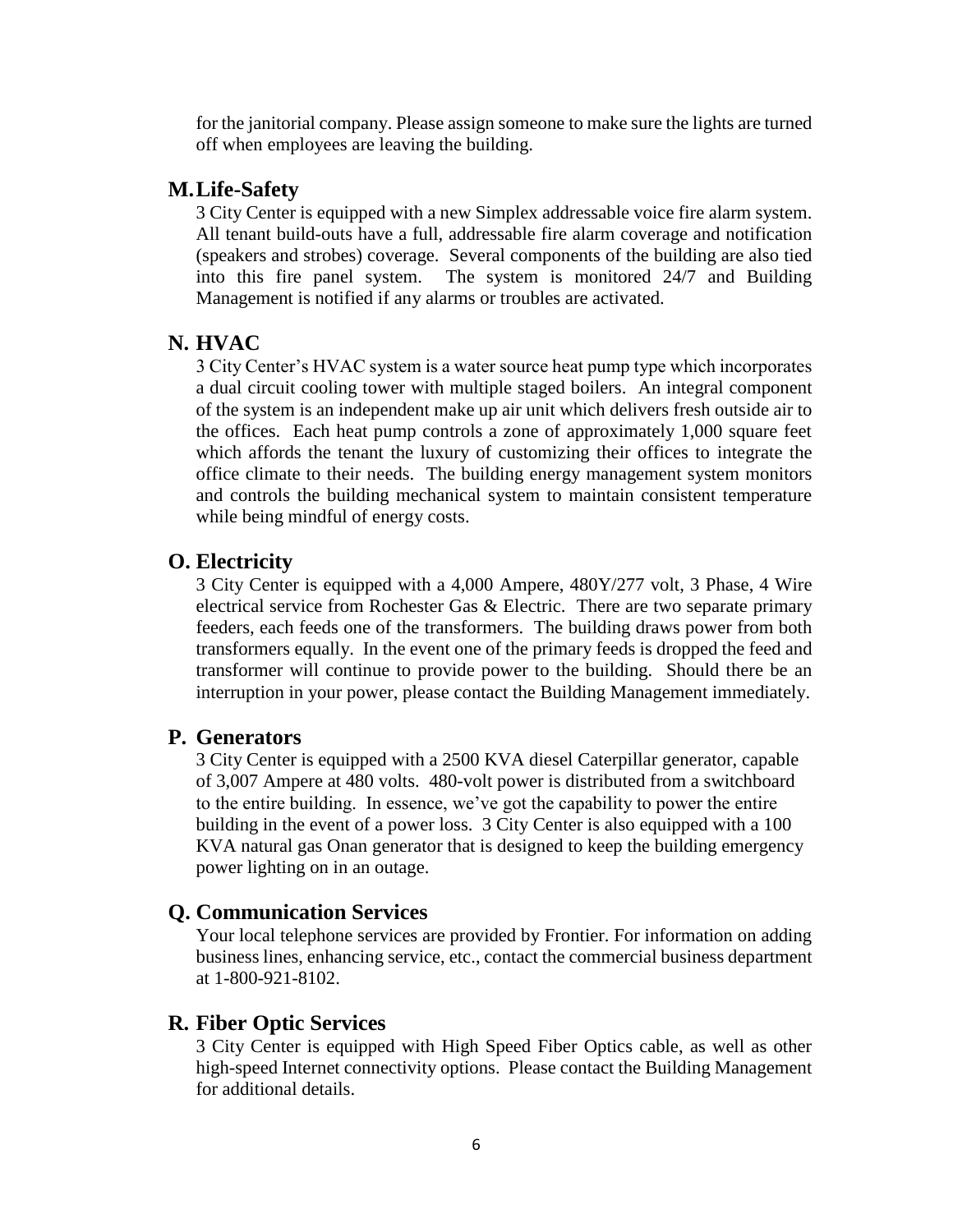Wireless/satellite options may also be available, please contact the Building Management for additional details.

Beyond this, please be advised that due to the as-built, existing conditions of this property, the building there may be a possibility to bring additional hard-wired service providers into this building which can be further evaluated upon request.

### **S. Elevators**

All elevators contain an emergency telephone directly connected to a 24-hour monitoring service. For problems, just press the call button and you will be connected to an operator. If the elevator is stalled between floors, STAY CALM. The Building Management will also be notified and participate in the assistance to get you out of the elevator as quickly as possible. Report all other minor problems to the Building Management.

### **T. Incident Report**

To provide an accurate record of unusual activities or incidents within the building or on the property, the 3 City Center staff is required to complete an incident report citing any accident, theft, or other such incidents occurring on the property. We would appreciate your cooperation and assistance by answering any questions the property management team may have regarding said incidents.

### **U. Safety TIPS**

The following will help provide a safe working environment for all tenants:

#### **DO:**

- 1. Dispose of all obsolete or unused flammable materials, corrosive material, chemicals, fixtures and displays properly.
- 2. Keep exits clean and unobstructed at all times.
- 3. Keep all flammable cleaning materials, waxes, etc. in enclosed metal containers at all times.
- 4. Monitor emergency exit lights and notify the Building Management or Security if they are not lit.
- 5. Immediately report any situation that could cause a fire or accident.
- 6. Post a list of emergency phone numbers for employees' use.
- 7. Notify the Building Management or Security if loiterers are observed inside or outside the building.
- 8. Report all solicitors and peddlers to the Building Management or Security.
- 9. Report all incidents of injury to the Building Management or Security.

#### **DO NOT:**

- 1. Store any items near electrical transformers or water heaters.
- 2. Overload electrical circuits with extension cords and/or other nonstandard type electrical work.

Please contact Building Management with any questions.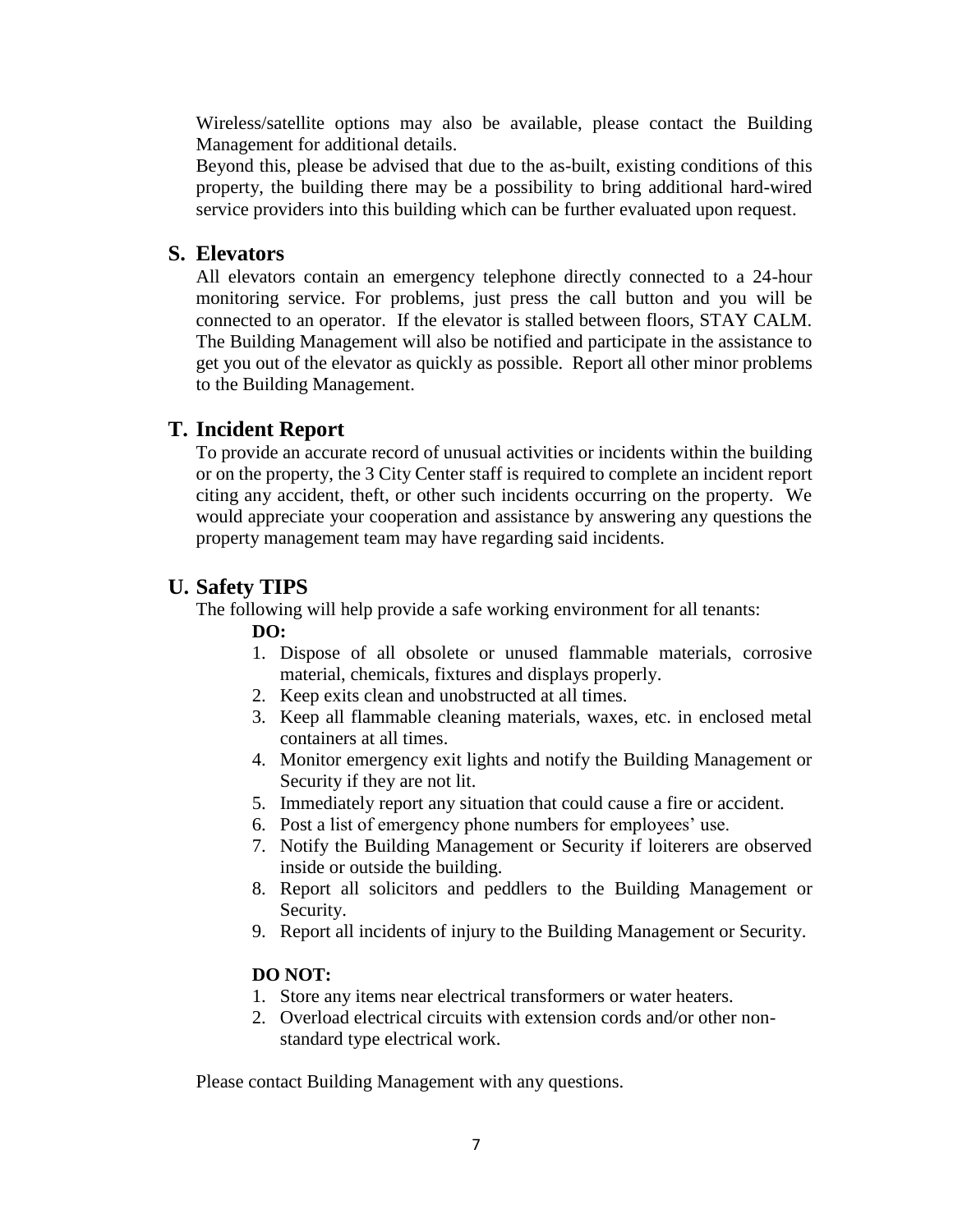# **II. Amenities**

# **A. Parking**

Tenants, based on the lease terms, shall have the right to park in the Washington Square Garage, subject to the terms and conditions established by the 3 City Center and the City of Rochester. Please contact the Building Management if you're interested in learning more or have any questions.

3 City Center requests that tenants and employees observe all restricted zones listed below:

- 1. Handicapped Spaces
- 2. Visitor Spaces as Specified
- 3. Marked Fire Zones
- 4. Yellow/Loading Zones
- 5. Designated Reserved Parking

#### Violations:

- 1. All parking violations are enforced through the City of Rochester.
- 2. Vehicles parked in reserved spaces that aren't assigned to a reserved space.
- 3. Repeated abuse may result in towing of the vehicle or "booting" of your vehicle. If you find your vehicle towed or "booted", please contact Washington Square Garage office.

# **B. Mail Services**

Mail to your on-site address will be delivered to your mailbox, presently located at the security desk on the first floor. Outgoing mail will also be picked up daily from the security desk. In addition, a UPS drop box is located on the east side of the first floor lobby with a daily pick up at 5:45 p.m.

# **C. Wellness Center**

3 City Center offers a tenant-exclusive Fitness Room which is equipped with stateof-the-art strength training equipment, treadmills, stationary bike, and ellipticals. Also included is an aerobic studio for yoga, spinning and other activities. We've partnered with local instructors to offer classes at a nominal fee. Check out our website for current offerings. The Center has Wi-Fi throughout and TV's are located in the Fitness Room. Locker rooms and showers are also available for use. Prior to using the Fitness Center, a signed Waiver and Release form MUST be returned to the Building Management.

# **D. Where Will I Eat?**

3 City Center has secured a full-service restaurant that will tentatively be open on March 1, 2018. Vending machines are located on the  $2<sup>nd</sup>$  floor lobby. Also, there are several fine dining and casual establishments within walking distance.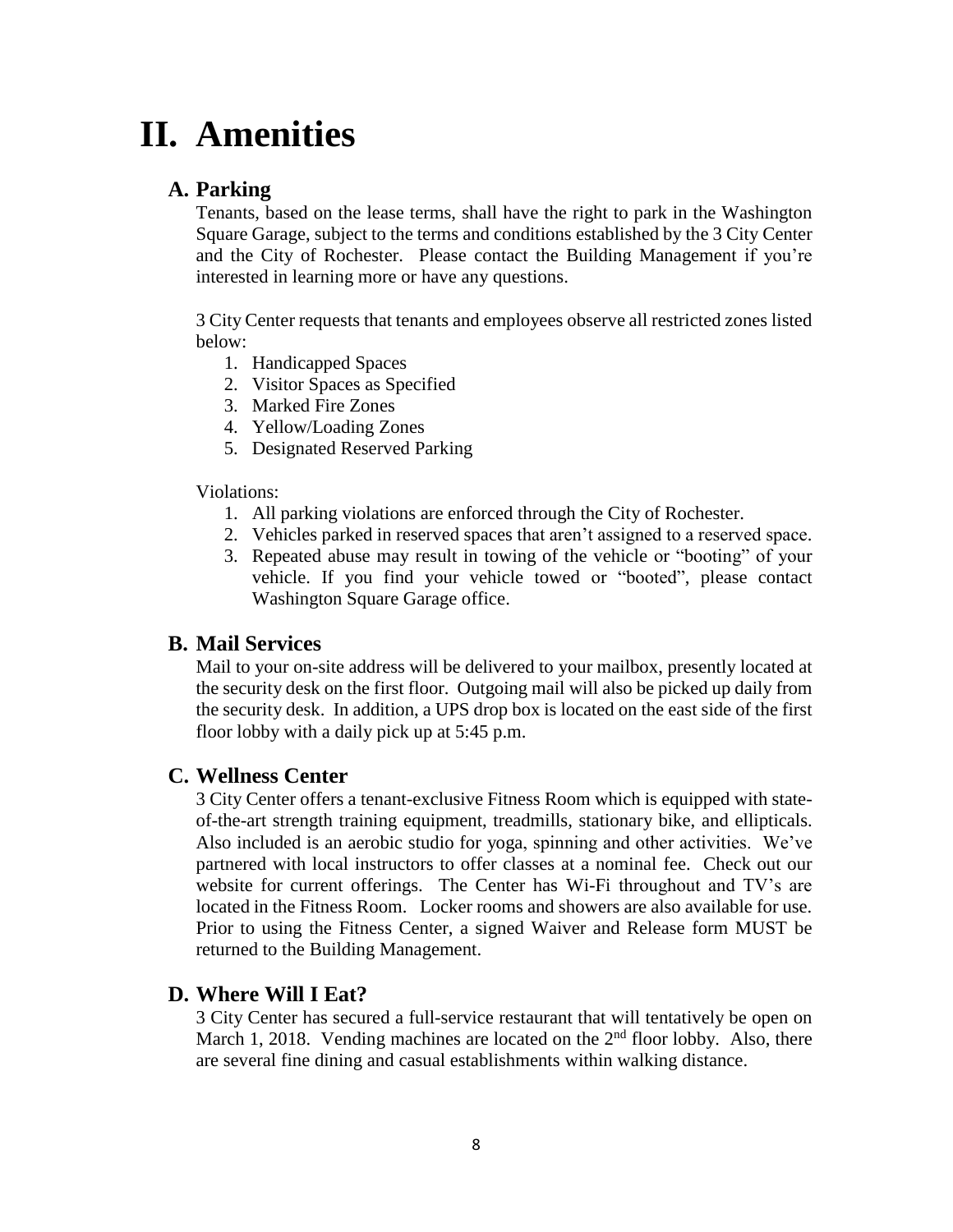#### **E. Conference/Meeting Room**

A large conference room is NOW available to rent for a nominal fee. This newly renovated room offers a complete technology package to include a projector, SolsticePod for wireless collaboration, wireless microphones and conference phone, and amplifier with JBL speakers. The room can accommodate up to 90 persons and has chairs and tables for a myriad of set up options. Please contact Building Management for more details and to reserve the room.

#### **F. Bicycle Storage & Zagster**

A designated bicycle storage room will be coming. The bike room is complimentary for all tenants of 3 City Center. Please register your bike with the Management Office prior to utilizing this room. Also, 3 City Center has partnered with Zagster and the City of Rochester to host a bike station located in front of 3 City Center. The bikes are available from spring through the fall for a nominal fee.

#### **G. ATM**

An ATM machine is located on the first-floor lobby.

#### **H. Cleaning Services**

Janitorial service is provided Monday through Friday after normal business hours for all common areas. Should you require any special cleaning or other services of this nature, please notify the Building Management at least 48 hours in advance. We would be happy to have the janitorial service provide you a quote for the special service.

#### **I. Public Transportation**

Regional Transit Service, a local bus line, serves downtown. Bus stops are identified by a "bus stop" sign. The nearest bus stop is located directly in front of the building on South Clinton Avenue. Public transportation schedules can be found at www.myrts.com or you may call the RTS at 888-288-3777

#### **J. Lost & Found**

3 City Center operates a lost and found service for our tenants. Our policy is to retain a found item for 30 days. If it is not claimed in that time period, it may be donated to charity or otherwise disposed of depending on value. If you have lost an item, be sure to see if it has been turned in. If you have found an item, please call the Building Management or Security.

#### **K. Loading Dock**

The loading dock is located on the south side of the building, off Woodbury Boulevard. The loading dock is available for use during building business hours. Please notify the Building Management if it needs to be utilized. If there is an individual(s) within your firm that requires continual use of the loading dock, then please contact Building Management for access via the loading dock. There may be a requirement of a signed Waiver and Release form to be granted this use.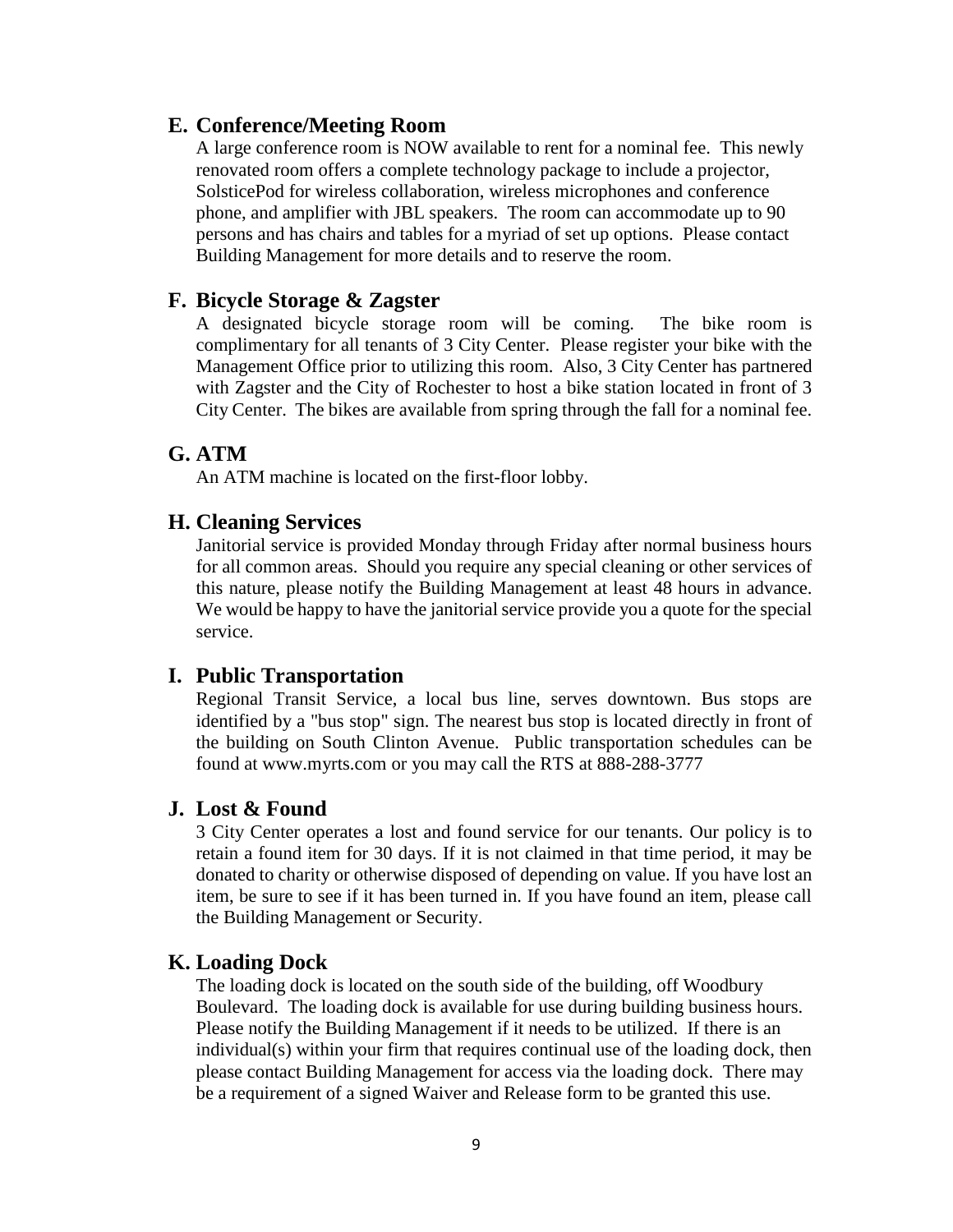# **L. Window Washing**

Exterior window washing occurs twice per year. Tenants will be sent a notice in advance and a schedule of when the exterior windows will be cleaned.

# **III.Building Rules & Regulations**

*Tenants shall comply with the following Rules and shall communicate to its employees and other personnel of these Rules that apply to their activities and/or behavior in the Building and, at Landlord's written request, such other information as Landlord considers important for them to know. Landlord may, at the request of Tenant or another Building occupant, waive compliance with one or more Rules. However, a waiver is not effective unless signed by Landlord, and, unless stated in the waiver, does not relieve Tenant from the obligation to comply with the Rules on other occasions. A waiver given to a Building occupant other than Tenant does not excuse Tenant's compliance with the Rules. Landlord's waiver does not relieve Tenant from liability for injury to person or loss or damage to property arising from Tenant's acts or omissions.* 

# **A. General**

- 1. Other than deliveries of mail and small packages from the U.S. Post Office or a recognized overnight courier service, Tenant shall not arrange for or permit deliveries or shipments of furniture, freight, equipment or packages through public entrances to the Building and/or using the passenger elevators. Deliveries and shipments of the foregoing items shall be at times set by Landlord via the loading dock and freight elevator, with as much notice as possible to Landlord, to enable Landlord to schedule around possible conflicts, pad the elevator and take other steps to prevent damage to property.
- 2. Use of hand-trucks not equipped with rubber tires and side guards is prohibited in the Building. All hand-trucks must enter and exit the Building through the loading dock corridor. Hand-trucks are strictly prohibited in the Building lobby and vestibules.
- 3. Tenant shall not waste electricity, water or heating  $\&$  air conditioning, and agrees to cooperate, as reasonably requested by Landlord, to ensure the effective and energy-efficient operation of the HVAC System. The use of extension cords in the Premises is strictly prohibited. Only power outlet strips (with GFI) are permitted for use in the Premises. Tenant shall not adjust controls for heat or air conditioning, other than those thermostats or controls installed specifically for Tenant's use, if any. Tenant shall not use a method of heating or air conditioning other than that supplied by Landlord, including space heaters.
- 4. Tenant shall store trash within the interior of the Premises and in suitable trash receptacles. No trash shall be moved through the passenger elevators during business hours. Tenant shall comply with Building recycling programs.
- 5. Without Landlord's prior consent, Tenant shall not install curtains, blinds, shades or screens on windows or doors. Tenant shall not cover or obstruct sashes, sash doors, windows and doors that reflect or admit light and air into the Common Areas.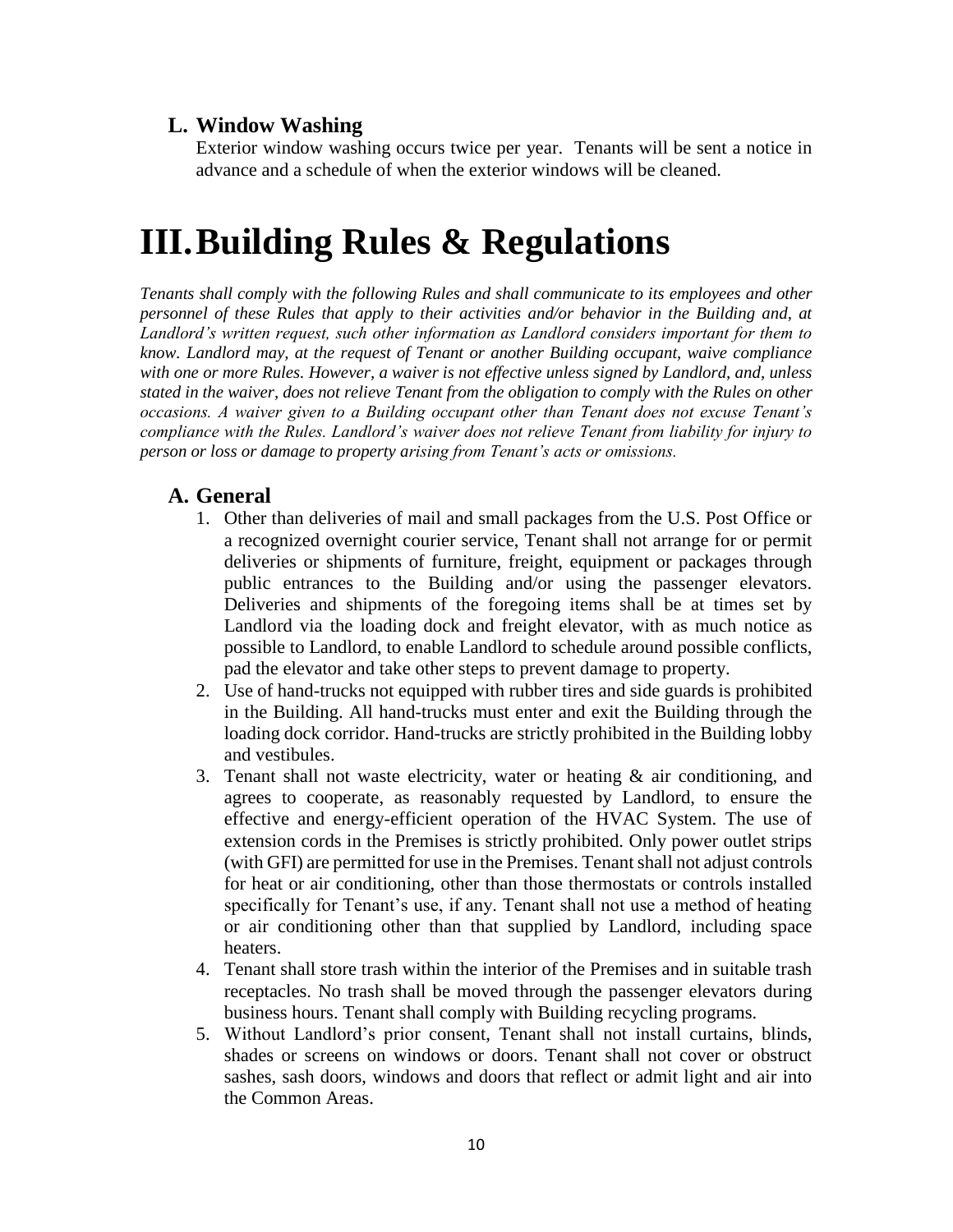- 6. Tenant shall not allow smoking in the Premises, in any part of the Common Areas or on the campus. Tenant shall comply with Laws regulating smoking in or about the Premises and the Building.
- 7. Tenant shall not cook or permit cooking in the Premises other than microwave cooking and use of coffee machines by Tenant's employees for their own consumption. All food should be stored in a sealed container.
- 8. Tenant shall not bring bicycles or other vehicles into the Building except as designated in the bike room policy. Tenant shall not bring animals into the Building, except for service dogs and other animals serving as accommodations for persons with disabilities.
- 9. Tenant's employees, invitees, visitors, agents and contractors shall not congregate or loiter in Building entrances or corridors or obstruct pedestrian traffic on sidewalks or in the lobby, corridors, stairways, elevators and other Common Areas.
- 10. Tenant shall limit the use by its employees, agents, contractors and invitees of, the Common Areas other than the ground floor lobby, to ingress and egress to and from the Premises, and shall not obstruct or allow its employees, agents and contractors to obstruct the Common Areas.
- 11. Tenant shall use water fountains, water and wash closets, toilet rooms and fixtures in toilet rooms only for the purposes for which they were designed.
- 12. If Tenant needs special services, Tenant shall request them from Building Management, not from the maintenance personnel. Tenant shall not request Landlord's employees, agents or contractors (including the management company and its employees, agents and contractors) to perform services outside their regular duties. Tenant shall not employ or contract directly with Landlord's employees for any purpose without Landlord's consent.
- 13. Tenant shall not solicit, canvass or conduct any door-to-door activities in the Building nor permit any parties conducting such activities access to the Premises. If any party engaged in soliciting, canvassing or other door-to-door activities seeks access to the Premises or attempts to approach Tenant elsewhere in the Building, Tenant shall immediately notify Building Management.

# **B. Fire and Safety; Locks and Security**

- 1. Tenant shall comply with procedures and regulations and participate in programs relating to safety, fire protection and security established by Landlord or a Governmental Authority. Landlord has the right to order the evacuation of all or part of the Building in the event of Emergency or catastrophe or for fire drills, and Tenant shall comply with Landlord's orders related thereto.
- 2. Tenant is responsible for protecting the Premises from theft, robbery and pilferage. Doors from the Premises opening to public corridors shall be kept closed except for normal ingress and egress to the Premises. Before closing and leaving the Premises at the end of the day, Tenant shall ensure that doors to the Premises are locked.
- 3. Tenant shall obtain additional keys and access cards for locks on doors to the Premises and the Building only from Landlord, for which Landlord may charge a reasonable amount. Tenant shall not change locks or install new or additional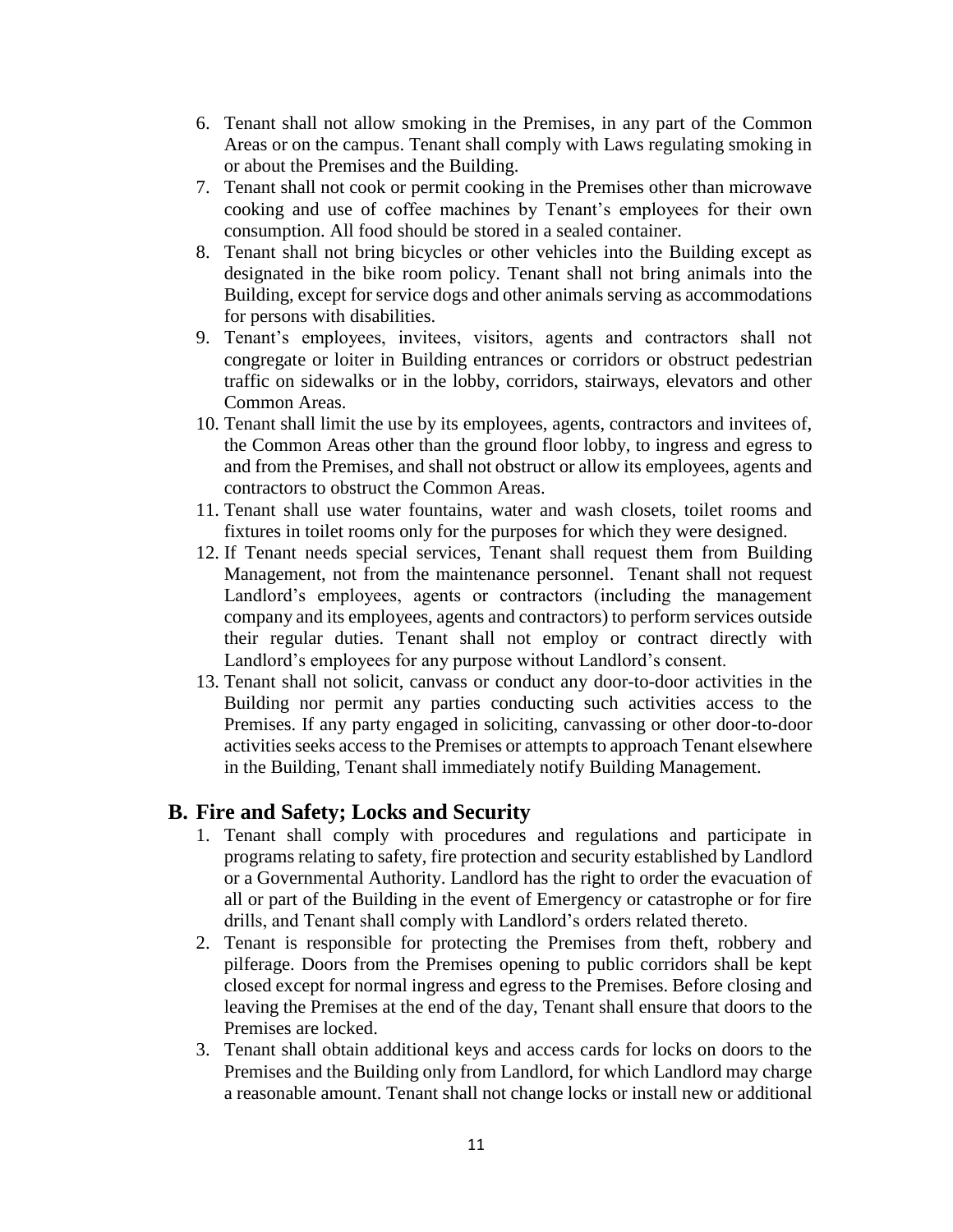locks or bolts on doors or windows without Landlord's knowledge. Tenant bears the cost of lock changes and repairs.

- 4. Landlord reserves the right to close and keep locked public entrances and exits other than during Regular Business Hours. Tenant, its employees, agents, contractors and invitees shall, if requested by Landlord, sign a register, show identification or use access cards or other devices when entering or leaving the Building, and Landlord may refuse access to persons without proper identification or authorization. Landlord and the Landlord-Related Parties are not liable for errors made in good faith by Landlord or its agents, employees or contractors in admitting or refusing to admit persons to the Building.
- 5. Landlord reserves the right to exclude or expel from the Building persons who Landlord believes are under the influence of alcohol or drugs, or who are engaging in, or reasonably appear to pose a threat of engaging in, disruptive, disorderly, criminal or quasi-criminal behavior.
- 6. Tenant shall not use or keep at the Premises kerosene, gasoline or other flammable or combustible fluids or materials or keep or maintain any decorations that create fire hazards such as live holiday trees or decorative lights.

# **C. Construction**

1. All Alterations made by Tenant to the Premises shall be performed in accordance with the construction rules and standards (see Tenant Criteria Manual) then in effect for the Building. Prior to commencing any Alterations, Tenant shall obtain from the website Tenant Portal a copy of the current "3 City Center Tenant Criteria Manual" and shall supply same to all contractors employed by Tenant in connection with such Alterations and shall require and enforce compliance therewith by Tenant's contractors.

# **D. Collections & Delinquency**

1. Rent is due and payable on the first of each month. Please refer to your lease for time sensitive dates for payments. Rent payments to be mailed to 1080 Pittsford Victor Road Suite 100, Pittsford, NY 14534. Checks should be made payable to Three City Center Partner, LLC.

# **E. Common Areas**

- 1. Sidewalks, doorways, vestibules, halls, stairways and other similar areas shall not be obstructed or used by the Tenant for any purpose other than ingress and egress to and from the Premises. No rubbish, litter, trash, or material of any nature should be placed, emptied, or thrown in these areas. At no time should you permit your visitors or employees to loiter in common areas or elsewhere in or about the Building or Property.
- 2. Corridor doors, when not in use, shall be kept closed at all times.
- 3. Tenants and Visitors shall not: (i) make or permit any improper, objectionable or unpleasant noises or odors in the Building, otherwise interfere in any way with other tenants or persons having business with them; (ii) solicit business or distribute, or cause to be distributed, in any portion of the Building any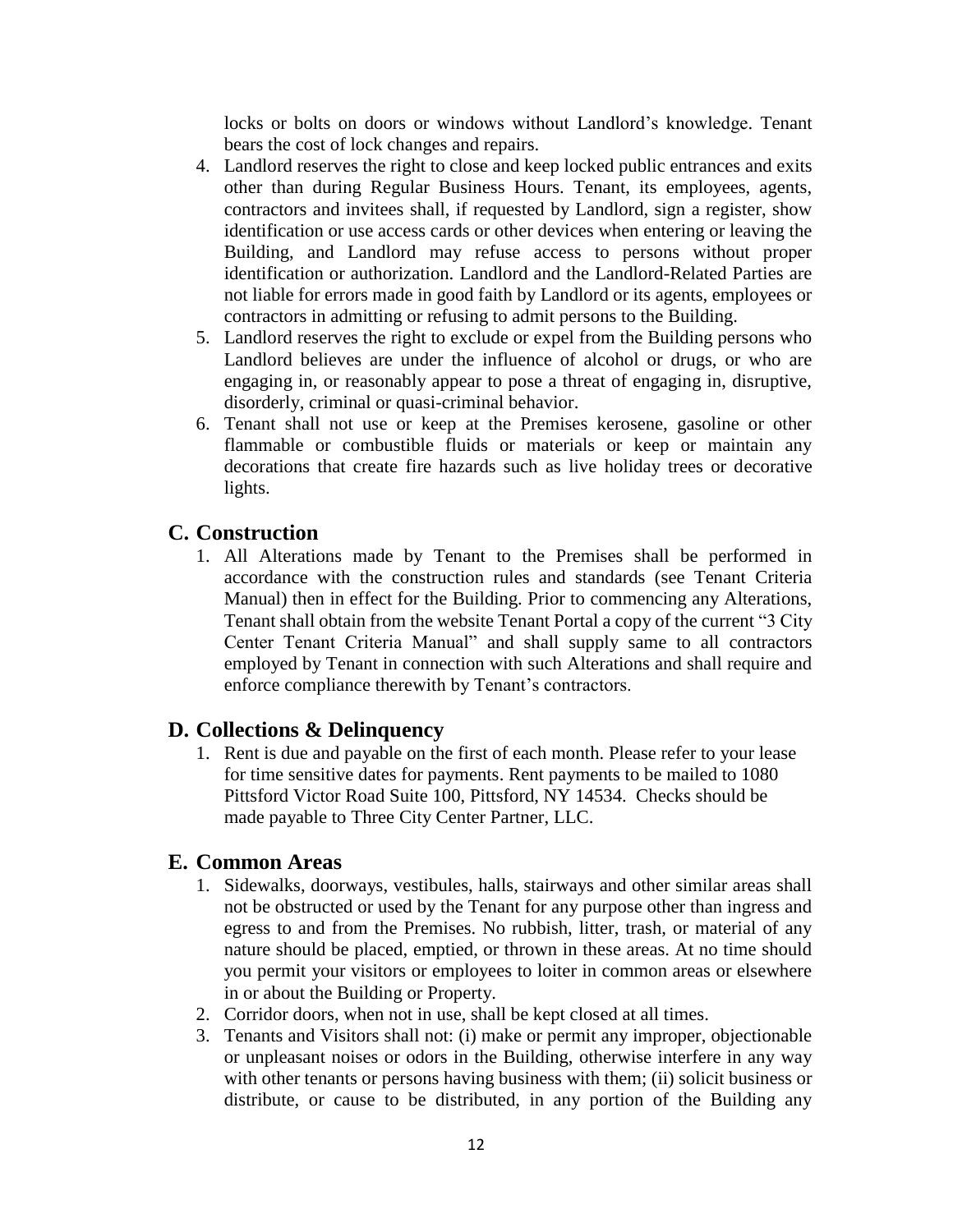handbills, promotional materials or other advertising; or (iii) conduct or permit any others activities in the Building that might constitute a nuisance.

# **F. Deliveries/Messengers**

- 1. All deliveries must be made through the loading dock entrance. The loading dock is accessible from the alley off of Woodbury Boulevard.
- 2. Tenants must accept and sign for all deliveries. All deliveries to the dock must be "inside" deliveries (directly to your suite or storage area). No deliveries may be left at the dock. Security is not allowed to sign for any Tenant packages, or hold them for pickup.
- 3. No large carts or dollies are allowed through the lobby.
- 4. Deliveries requiring extended use of the dock, or the freight elevator, need to be scheduled with Building Management. Please contact Building Management with as much notice as possible to reserve the dock and freight elevators.

# **G. Electrical Service**

1. Electricity is provided by RG&E. Each Tenant's premise is likely separately sub-metered. Tenant's electrical meters are read monthly and usage is billed directly to tenants.

# **H. Floor Loads/Heavy Equipment**

1. Landlord shall have the power to prescribe the weight and position of safes and other heavy equipment or items, which in all cases, shall not in the opinion of Landlord exceed acceptable floor loading and weight distribution requirements. All damage to the Building due to the installation or removal of heavy equipment shall be repaired at the Tenant's expense.

# **I. Heating, Ventilation, Air Conditioning (HVAC) System**

- 1. The heating, ventilation and air conditioning system is provided during the following building hours: 4:45 am to 8:00 pm Monday through Friday and 8:00 am to 1:00 pm Saturdays. Otherwise, the HVAC is in setback mode to include Sundays and holidays. Building holidays are New Year's Day, Memorial Day, Independence Day, Labor Day, Thanksgiving Day, and Christmas Day.
- 2. We are able to provide you with after-hours heating and air conditioning upon written request from an authorized Tenant Contact. Please submit your request to Building Management, at least 48 hours in advance.

# **J. Light Bulbs**

1. Building Management will replace light bulbs and charges are based on the bulb's cost, plus labor. Tenants are not allowed to use their own light bulbs in common areas, as all lights must conform to the Landlords specification and standard.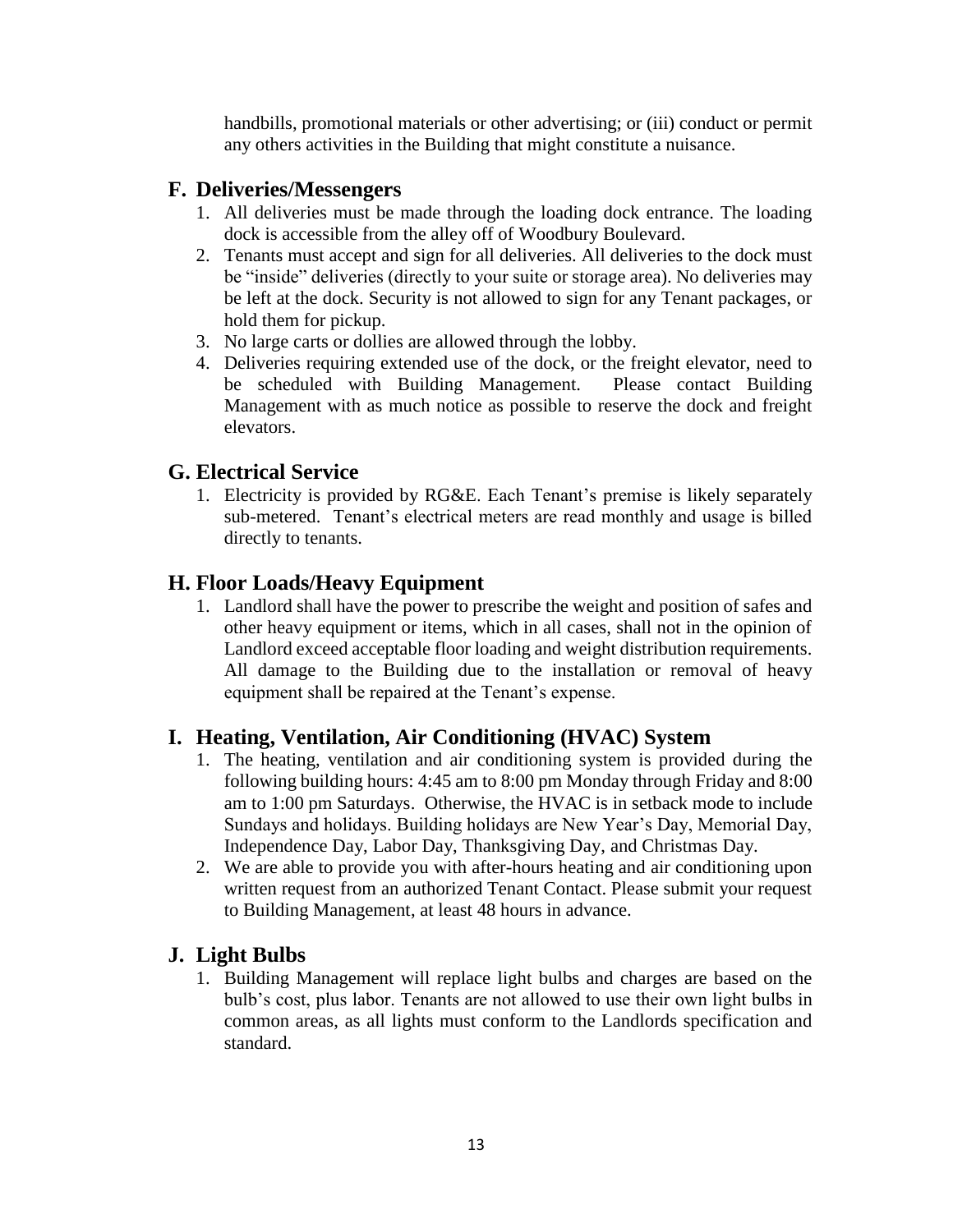# **K. Maintenance and Janitorial Requests**

1. All requests should be submitted via the website Tenant Portal and not directly with any staff person from engineering, janitorial, or security. Please have your Tenant Contact Person(s) request assistance from Building Management if you need assistance submitting requests. If a charge is applicable, you will be notified, and the charge will be placed on the following month's ledger.

# **L. Pest Control**

1. Landlord's vendor provides pest control and extermination service to building common areas. Service is provided monthly. In the event tenant requires additional service, please contact Building Management.

# **M. Postal Service**

1. Incoming mail is delivered daily by the U.S. Postal Service to the mailbox located at the first floor security desk. The mail drop-off box is also located at the security desk. Tenants company mailing address should be as follows: Firm name (and individual name) 180 South Clinton Avenue Suite (always include your new suite number) Rochester, NY 14604.

# **N. Signage**

1. No signs, advertisements or notices shall be painted or affixed on or to any windows, doors or other parts of the Building; except those of such color, size, style and in such places as shall be first approved in writing by Building Management.

# **O. Telecommunications, DSL and Fiber Optics**

1. Tenants are responsible for the installation and maintenance of their own communications and network system. All contractors must have a Certificate of Insurance on file with Building Management, prior to any work commencing.

# **P. Tenant Special Events**

1. If you are planning a tenant function (party, fund raiser, etc.), please notify the Building Management in advance. Building Management maintains certain policies to help coordinate the event, limit liabilities to the building, and ensure the safety of all visitors and guests. Building Management will need the following information: date of event, time, number of guests, overtime HVAC requirements, service elevator use, janitorial needs, special electrical requirements, security requirements and Certificate of Insurance from all vendors.

# **Q. Vestibules and Elevator Lobbies**

1. The freight elevator lobby vestibules are to be kept clear of empty boxes, trash, unwanted furniture/equipment, etc. this is a fire hazard and is not permitted by the city fire code.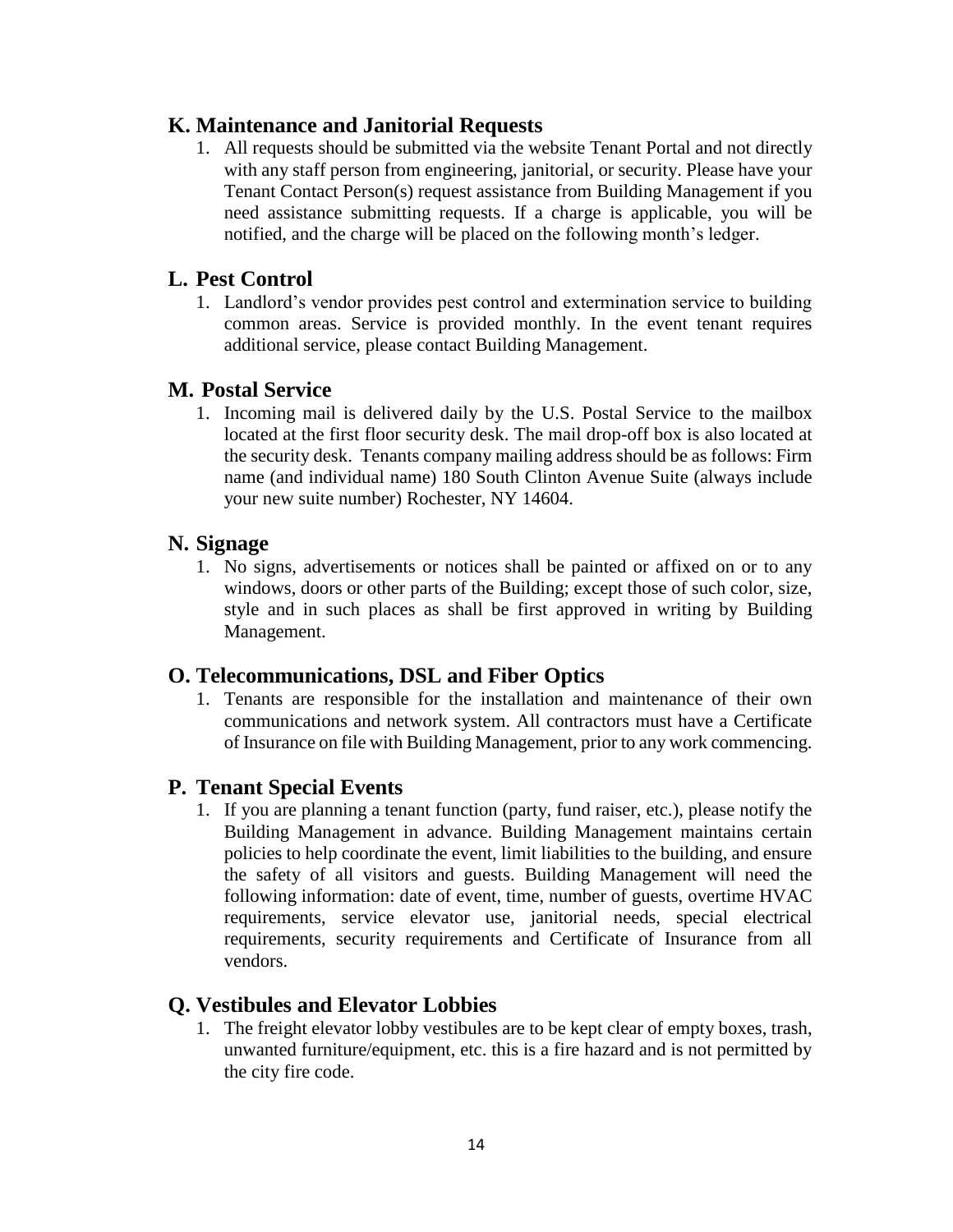# **IV.Life Safety & Emergency Procedures**

In the event of an emergency, it is important that all building occupants know and understand *how to exit the building in a safe and efficient manner. Below are some recommendations of the City Fire Marshall and the Landlord. The following procedures have been developed for situations that require us to evacuate the building or to be on standby in the building:*

# **A. Telephone Numbers**

LOCAL AUTHORITIES (City of Rochester) – **CALL 911** Herb Robare, Facility Manager & Building Lead Fire Marshall 585-370-3242 Matthew Ward, Property Manager 585-727-7082 Management Office Hours: Monday – Friday, 7:00 a.m. - 5:00 p.m.

When placing a call, provide the following information:

- 1. Name
- 2. Location
- 3. Telephone
- 4. Type of Emergency

# **Please notify the Management Team regarding all emergencies.**

#### **B. Handicapped Personnel**

A list of people who may need assistance during an emergency should be updated routinely by Tenant Contact and forwarded to Building Management. The list must include a buddy or buddies assigned to assist each handicapped person during an evacuation. Handicapped personnel and their buddies should be familiarized with the building's emergency procedures for evacuation and safe zones in the event they aren't able to evacuate the building.

- 1. **Visually Impaired:** The buddy should ask visually impaired persons how best to assist them to the stairwell and lead them to safety. It is important that the buddy remain with the impaired person until the emergency is over.
- 2. **Physically Disabled/Non-Ambulatory:** In most incidents, it will only be necessary to move the person into the stairwell for safety. If it becomes necessary to move the person down the stairs, the assigned buddy will assist. The buddy should ask the person the best way to help and stay with the person until the emergency is over. As in all evacuations, the elevators may not be used.

# **C. Tenant Floor Marshalls**

Each tenant is asked to designate at least two responsible employees for its premise, a minimum of four are required per floor to act as a Tenant Marshall. This person will be responsible for ensuring that all of the Tenants' employees are safely evacuated in an emergency and for coordination during fire drills with Building Management.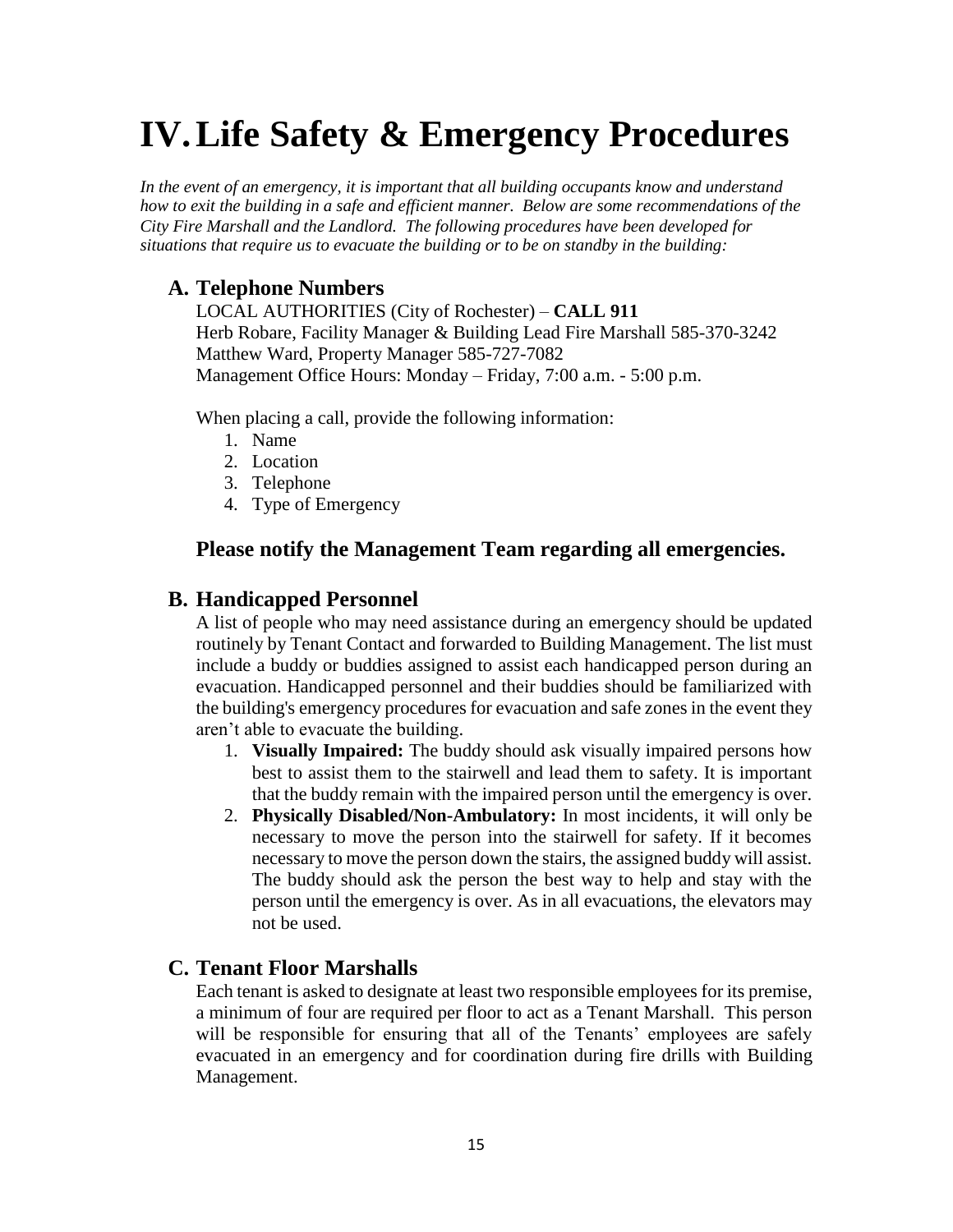# **D. Life Safety System**

The Simplex addressable, voice fire alarm system is tied directly to an alarm monitoring company. Audible alarms, strobes and a voice system will activate immediately. Elevators will descend to first floor lobby if a device in one of the lobbies is triggered. However, elevators are programmed to not descend to a floor where a device has been triggered.

One or more of the following can trigger an alarm; the alarm panel will provide a generic location/type of event (alarm type and zone):

- 1. A fire alarm pull station has been pulled somewhere in the building.
- 2. A smoke detector, located throughout the facility.
- 3. A heat detector located in the mechanical room.
- 4. A sprinkler flow switch if a sprinkler head operates, water flow in the sprinkler system will trigger the alarm.
- 5. Faulty switches or smoke heads can set off the alarm as well.

Note: Building Management will call a contractor to have the system repaired if the management staff is unable to reset.

### **E. Drills**

#### **Schedule**

- a. Scheduled drills will be conducted at least once a year for entire building emergency evacuation.
- b. Notification may be given prior to running a drill on which day the drill will be run. All tenants and visitors will be expected to evacuate.

#### **Procedures**

- a. Building Management will contact the alarm monitoring company to put the building in test/hold.
- b. City of Rochester Fire Department personnel or Building Management will activate the alarm and may block exits to simulate a real fire blocking the egress of occupants
- c. The building's fire alarm will sound to signal the drill.
- d. Once Building Management/City of Rochester Fire Department confirms the evacuation is complete, the alarm will be silenced/rest and the ALL CLEAR signal will be given.
- e. Verbal all clear will only be given by a member of the City of Rochester Fire Department or Building Management to Tenant Floor Marshalls.

#### **Review**

c. After the drill, Building Management and City of Rochester Fire Department will meet in the building lobby to review & critique the drill.

# **F. Emergencies**

#### 1. **Fire**

a. If a fire alarm sounds, the building must be immediately evacuated. All emergency egress must be through the two stairwells. All elevators are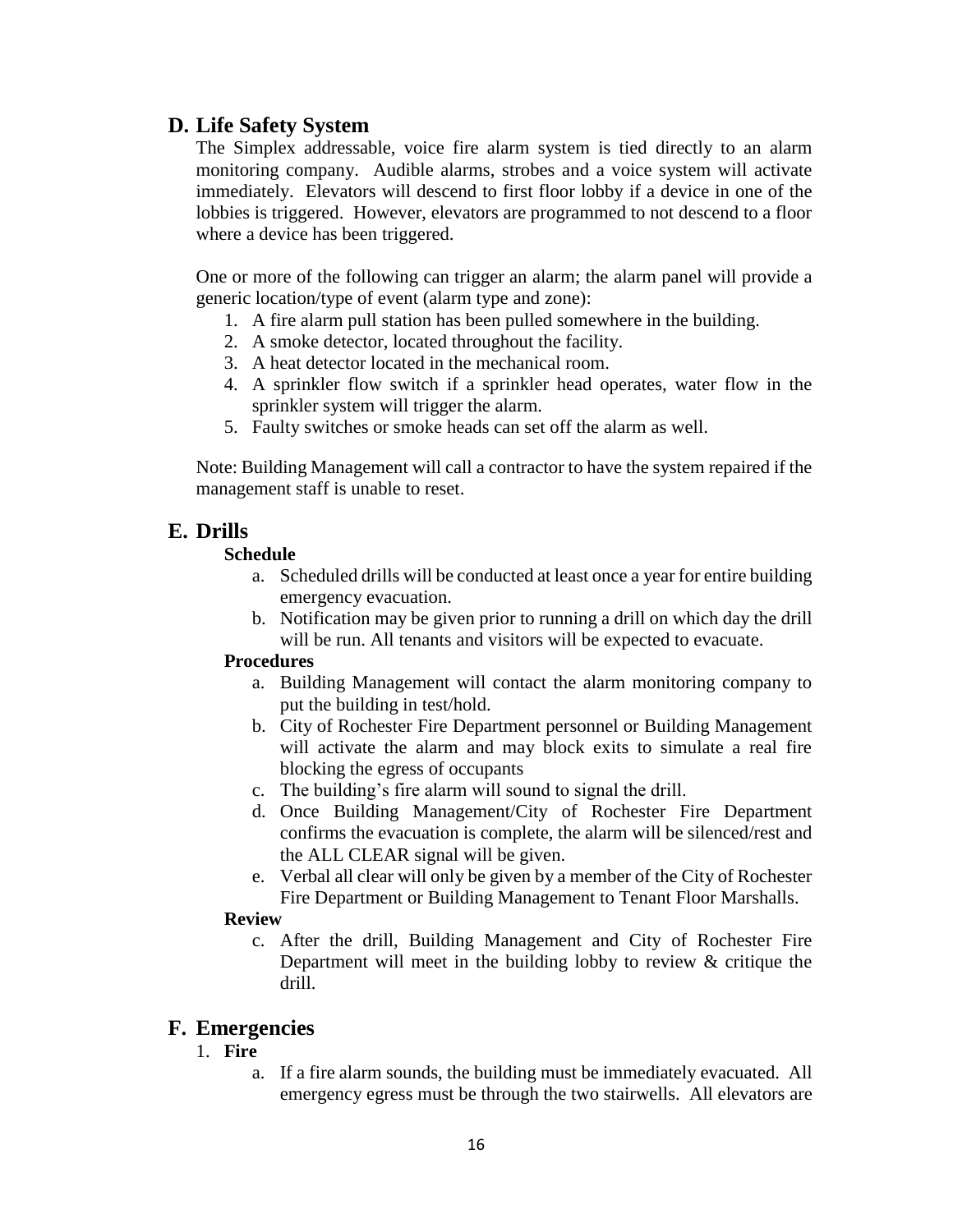NOT to be used as they are programmed to return to the first floor and remain there upon system being activated. Please familiarize yourself with the building emergency evacuation routes and safe zones.

- b. Once evacuated, report to your Fire Marshall.
- c. Building Management shall be in charge until the City of Rochester Fire Department arrives on scene.
- d. In the event that Building Management is not on site, a member of Security staff or licensee appointed person should be the next in charge.
- e. At the request and decision of the City of Rochester Fire Department commander on the scene Building Management will accompany them to the area in which the alarm was initiated.
- f. UNDER NO CIRCUMSTANCES SHOULD ANYONE OTHER THAN BUILDING MANAGEMENT OR FIRE DEPARTMENT RESET THE SYSTEM UNTIL AN ALL CLEAR IS GIVEN BY THE FIRE CHIEF.
- g. Once the "all clear" is given and the system is reset, staff and visitors may reenter the building per the instruction of their Fire Marshall.
- h. If the system will not reset or the trouble remains, Building Management will contact the alarm company to immediately rectify the problem.
- i. If the situation requires an area to remain closed, Building Management will notify the building tenants of such area.
- j. In the event the building must be closed Building Management will notify the tenants.

#### 2. **Bomb Threat**

In the event the building receives a bomb threat, the staff should use the following guidelines while on the phone with the caller.

- a. Try to remain calm.
- b. Always assume threat is real.
- c. Never transfer the call if a bomb threat.
- d. Try not to upset, argue or ridicule the caller.
- e. Carefully ask questions to help locate the bomb.
- f. Try to keep the caller on the line to gather as much information as possible.
- g. Listen for background noise on the call.
- h. Take notice of the caller's mannerisms, speech or accent.
- i. Write down all information if possible.
- j. Call 911 soon as possible.
- k. Alert Building Management
- l. After notifying Building Management and the police, notify all individuals to evacuate the building immediately.
- m. Do not touch or go near any suspicious articles.
- n. Never re-enter suites or buildings until "ALL-CLEAR" is given from the Police/Fire authorities.